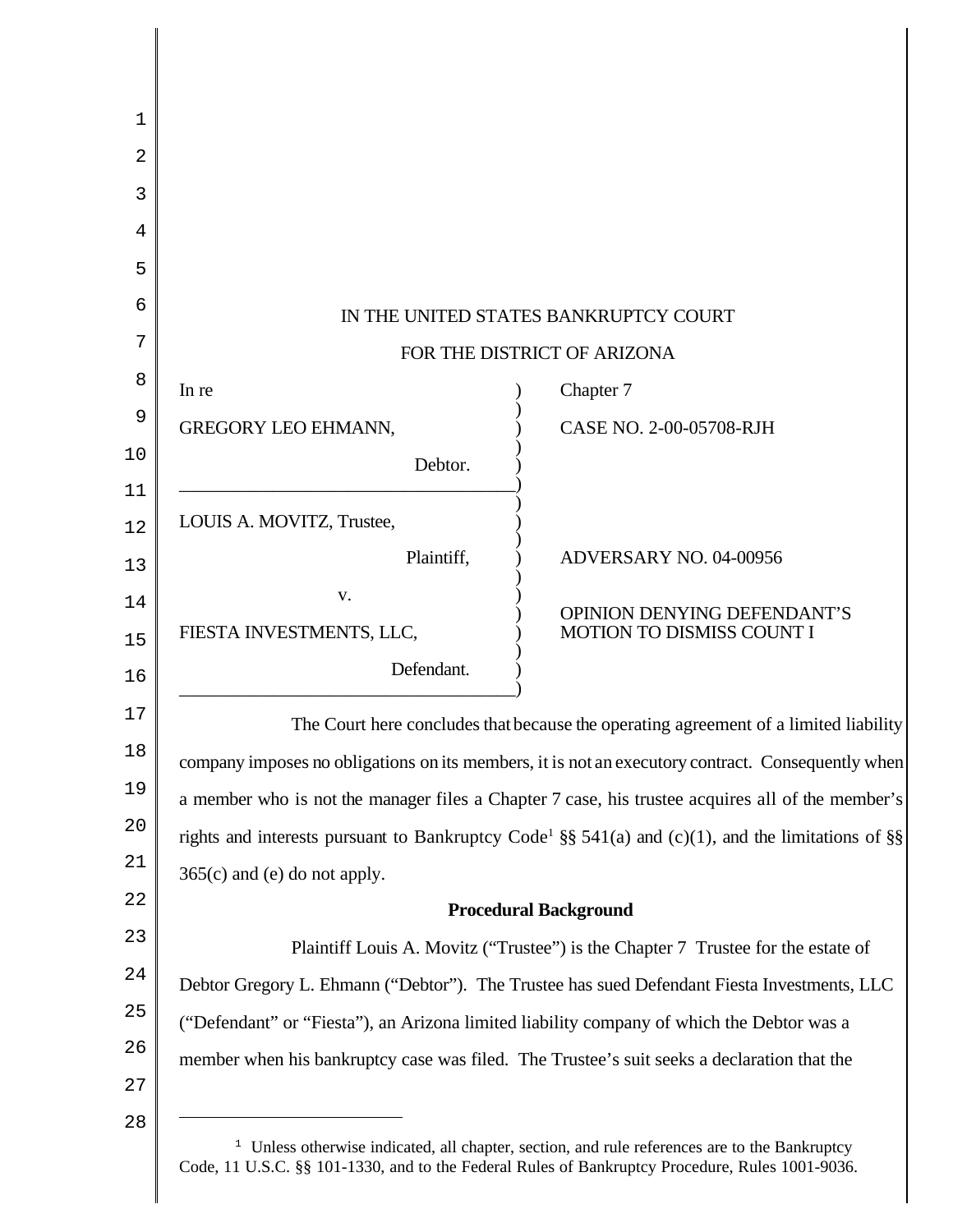1 2 3 Trustee has the status of a member in Fiesta, a determination that the assets of Fiesta are being wasted, misapplied or diverted for improper purposes, and an order for dissolution and liquidation of Fiesta or the appointment of a receiver for Fiesta.

4 5 6 7 8 9 10 11 Fiesta has moved to dismiss the complaint. The Court understood Fiesta's motion as directed to Count II of the complaint to be based solely on an argument that the Court lacks subject matter jurisdiction, which this Court has already denied. The motion to dismiss Count I rests more on substantive law, arguing essentially that the Trustee has no rights with respect to Fiesta other than the right to receive a distribution that might have been made to the Debtor if and when Fiesta decides to make such a distribution. Such a motion to dismiss should be granted only if the Court concludes that the Trustee could prove no set of facts that would entitle him to any remedy other than simply waiting to see if Fiesta should ever decide to make a distribution.

## **Background Facts**

12

13 14 15 16 17 18 19 The Trustee's complaint identifies Fiesta as an Arizona limited liability company that was formed in approximately 1998 by the Debtor's parents, Anthony and Alice Ehmann. At the time it was formed, it had two assets, a 17% interest in City Leasing Co. Ltd. and 25% interest in Desert Farms LLC. Shortly after this bankruptcy case was filed, however, City Leasing was liquidated and as a result of that liquidation Fiesta received cash distributions in the amount of approximately \$837,000 in the summer of 2000. Fiesta is still receiving regular quarterly distributions of cash from its other asset, Desert Farms.

 $20^{\circ}$ 21 22 23 24 25 26 27 28 The Trustee's complaint stems from the fact that although no formal distributions have been declared or paid to members, and certainly not to the Debtor, substantial amounts of cash have flowed out of Fiesta to or for the benefit of other members, including \$374,500 in loans to members or to corporations owned or controlled by members, a \$42,500 payment to one member, and \$124,000 paid to another member to redeem his interest. In response to the Trustee's demand for information and distributions, the managing member of Fiesta, the Debtor's father, responded that he had created "Fiesta a few years ago to remove assets from our estate for estate tax purposes, and to accumulate investments for the benefit of our children after our deaths . . . . [W]e see no reason to accede to the wishes of any member or assignee of any member which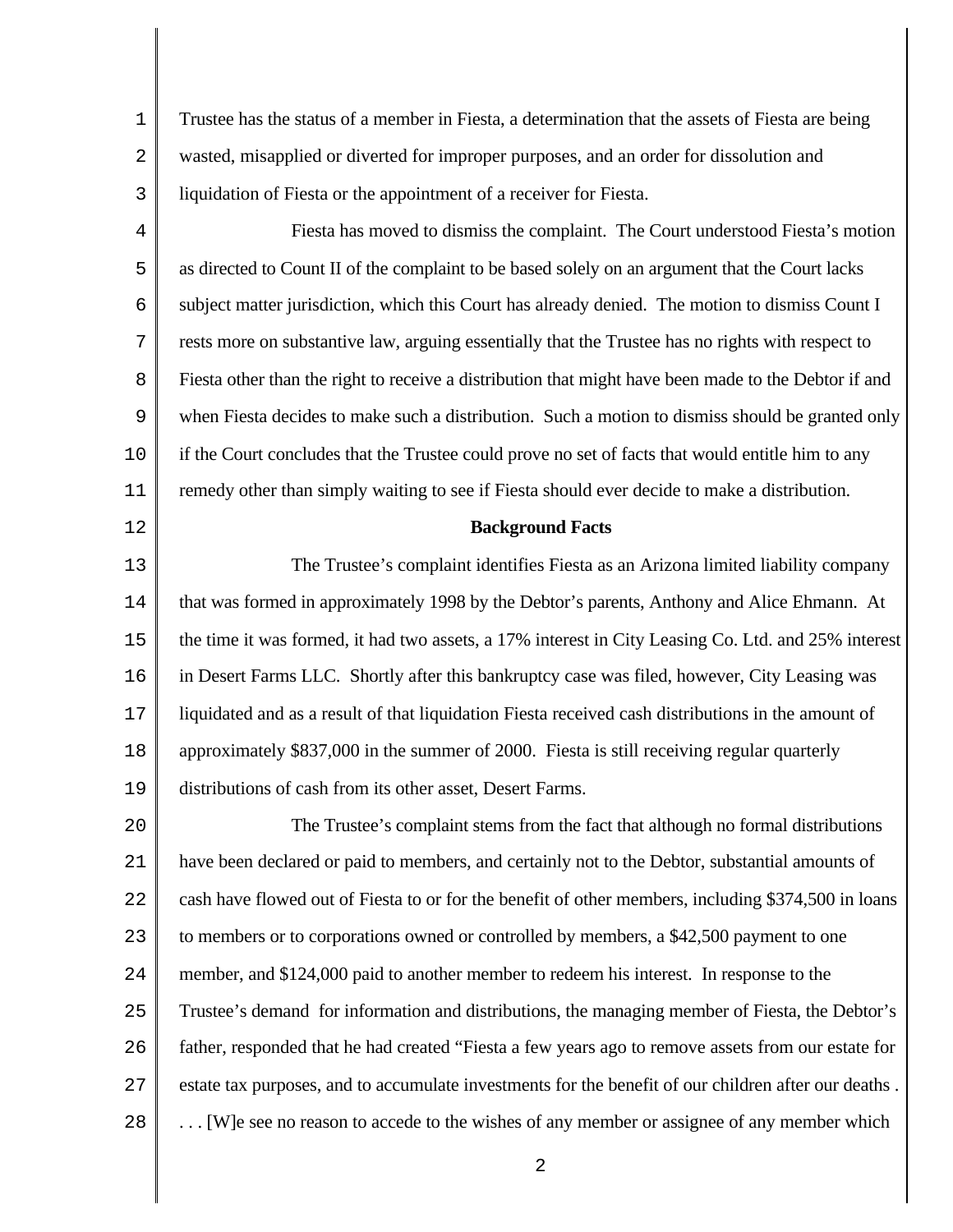1 2 3 runs contrary to our original goals." Yet the outflow of over half a million dollars does not seem to be consistent with the original goal "to accumulate investments for the benefit of our children after our deaths."

## **The Parties' Arguments**

5 6 7 8 9 10 11 12 13 While the parties disagree on several relevant legal principles, a dispute that is absolutely central to the motion to dismiss is whether the Trustee's rights are governed by Bankruptcy Code § 541(c)(1) or by § 365(e)(2). In a very general sense, the latter provision, if applicable, permits the enforcement of state and contract law restrictions on the Trustee's rights and powers, whereas the former provision, if applicable, would render such restrictions and conditions unenforceable as against the Trustee. Because § 541 applies generally to all property and rights that the Trustee acquires, whereas § 365 applies more specifically to executory contract rights, the answer to this question hinges on whether the Trustee is asserting a property right or an executory contract right.

14 15 16 17 18 19  $2.0$ 21 22 23 24 25 The Trustee's complaint does not expressly seek to exercise any rights under an executory contract, nor does it identify the Fiesta Operating Agreement as being an executory contract, but merely attaches it as an exhibit. Indeed, as Fiesta notes, the deadline for the Trustee to have assumed or rejected an executory contract has long since passed. $2$  In its motion to dismiss, Fiesta relies heavily on various provisions of the Fiesta Operating Agreement which provide that in the event a trustee acquires a member's interests, such action shall not dissolve the company or entitle "any such assignee to participate in the management of the business and affairs of the company or to exercise the right of a Member unless such assignee is admitted as a Member . . . ." Operating Agreement ¶7.2. "Such an assignee that has not become a Member is only entitled to receive to the extent assigned the share of distributions . . . to which such Member would otherwise be entitled with respect to the assigned interest." *Id.* Fiesta further notes that such limitations on the rights of assignees of members' interests in LLCs are specifically

26

<sup>27</sup> 28 <sup>2</sup> The bankruptcy case was filed as a voluntary Chapter 7 on May 26, 2000. Bankruptcy Code § 365(d)(1) provides that in a Chapter 7 case, an executory contract is deemed rejected unless assumed or rejected by the Trustee within 60 days after the filing of the case.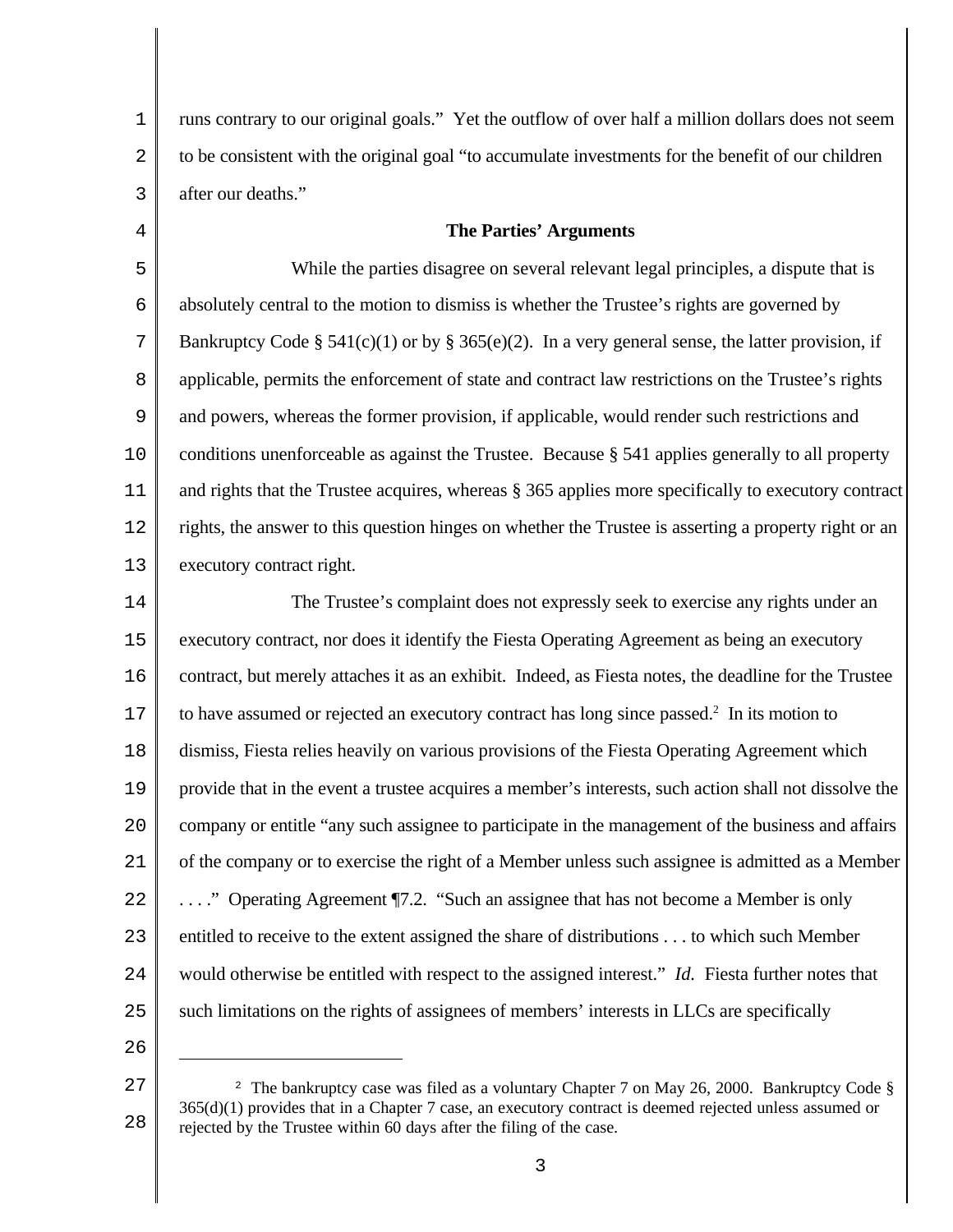1 2 3 4 5 6 7 authorized by state law, Arizona Revised Statutes ("A.R.S.") § 29-732(A). Fiesta also argues that the Trustee is akin to a judgment creditor, and that A.R.S. § 29-655(c) provides that a charging order is the exclusive remedy by which a judgment creditor of a member may satisfy a judgment out of the member's interest in an LLC. Nowhere in its motion to dismiss, however, does Fiesta argue that the Operating Agreement creates an executory contract between Members and the LLC, that § 365(e)(2) renders such provisions on which Fiesta relies enforceable against the Trustee, or that  $\S$  541(c)(1) is for some other reason inapplicable.

8 9 10 11 12 In response, the Trustee argues that he is not a mere assignee of the Debtor's membership interest, but rather acquired **all** of the Debtor's right, title and interest pursuant to § 541(a). He argues, further, that the Trustee took the Debtor's rights free of certain conditions and restrictions that would otherwise devalue the asset in the hands of any other assignee, pursuant to  $§ 541(c)(1).$ 

13 14 15 16 17 18 19  $2.0$ 21 22 In reply, Fiesta relies on § 365(e) to maintain that the state and contract law restrictions are enforceable against the Trustee notwithstanding  $\S$  541(c)(1). Nowhere, however, does Fiesta ever establish, much less even attempt to demonstrate, that the Trustee's complaint seeks to enforce rights under an executory contract. To the contrary, Fiesta simply assumes or flatly asserts that the Trustee's rights hinge entirely on an executory contract: "In the case at bar, there is no dispute that if the Operating Agreement is considered as a partnership agreement it is an executory contract." Fiesta Reply at 6. And yet the very case that Fiesta cites after making that assertion itself concluded that a partnership relationship may include both an executory contract and a nonexecutory property interest in the profits and surplus. *Cutler v. Cutler (In re Cutler)*, 165 B.R. 275, 280 (Bankr. D. Ariz. 1994)(Case, B.J.).

23

24 25 26 27 If a partnership relation entails both executory contract rights and nonexecutory property rights, then it would seem to necessitate a threshold determination of which kind of rights are at issue for the particular kind of relief a Trustee seeks with respect to a partnership or LLC. Before reaching that issue, however, it may be fruitful first to examine whether the Fiesta Operating Agreement even includes any executory contract rights.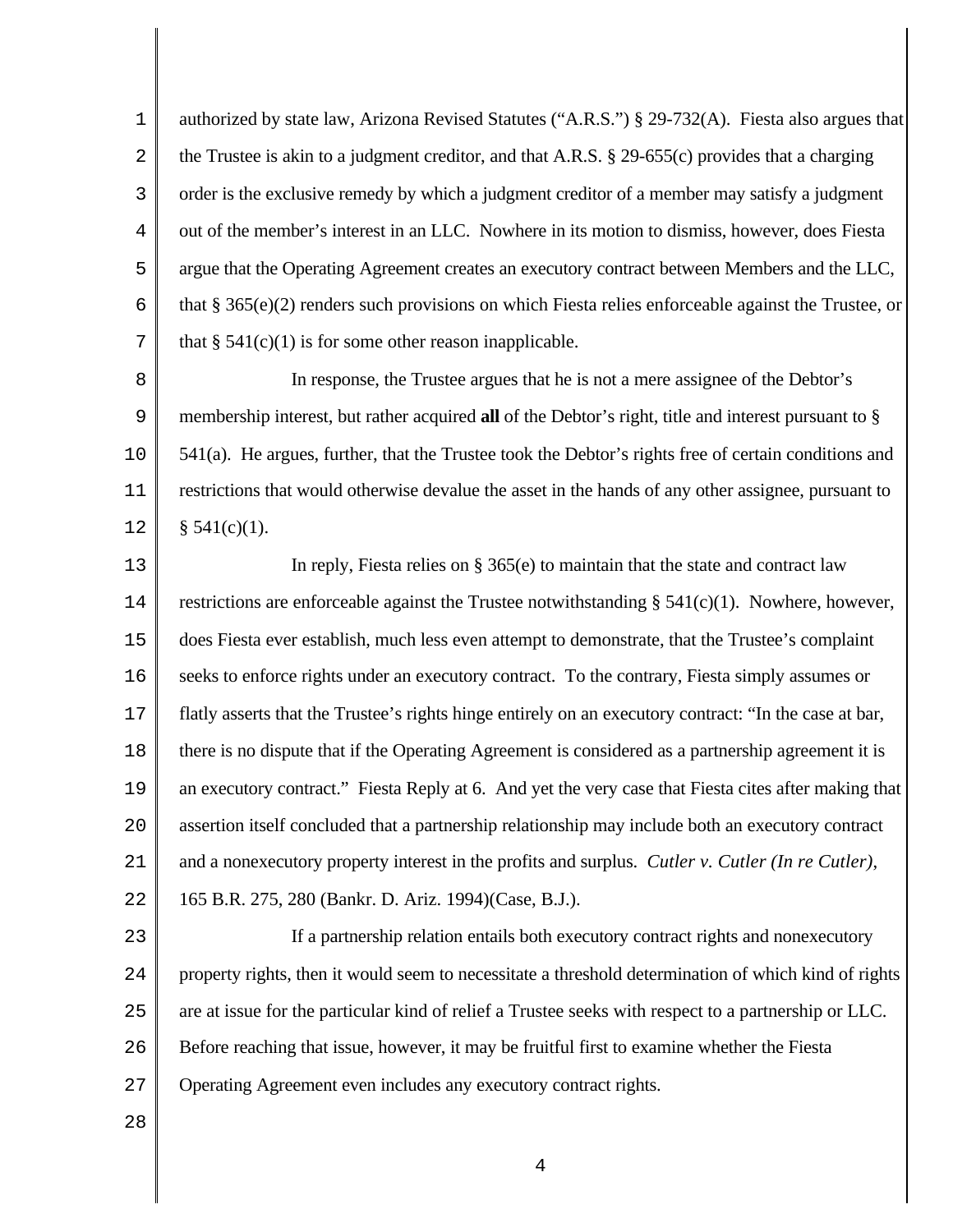| $\mathbf 1$ | <b>Legal Analysis</b>                                                                                   |  |
|-------------|---------------------------------------------------------------------------------------------------------|--|
| $\sqrt{2}$  | Although the Bankruptcy Code contains no definition of an executory contract, the                       |  |
| 3           | Ninth Circuit has adopted the "Countryman Test": "[A] contract is executory if 'the obligations of      |  |
| 4           | both parties are so far unperformed that the failure of either party to complete performance would      |  |
| 5           | constitute a material breach and thus excuse the performance of the other." <sup>3</sup>                |  |
| $\epsilon$  | While Fiesta undoubtedly owes many obligations to its members pursuant to the                           |  |
| 7           | Operating Agreement, for the contract to be executory there would also have to be some material         |  |
| 8           | obligation owing to the company by the member. Moreover, such member's obligation must be so            |  |
| 9           | material that if the member did not perform it, Fiesta would owe no further obligations to that         |  |
| 10          | member.                                                                                                 |  |
| $11$        | As noted above, in its briefing on the motion to dismiss Fiesta has not attempted to                    |  |
| $1\,2$      | demonstrate that the Operating Agreement is in fact an executory contract, much less to                 |  |
| 13          | demonstrate exactly what material obligation is owed to the company by its members. Moreover,           |  |
| 14          | the founding member's statement of the purposes for which the company was formed suggests that          |  |
| $15\,$      | it is very likely there are no such obligations. The purpose was twofold: to remove assets from         |  |
| 16          | the parents' estates for estate tax purposes, and to accumulate investments for the benefit of their    |  |
| $17\,$      | children after their deaths. One would certainly not expect the children-members to have any            |  |
| 18          | obligations with respect to satisfaction of that first goal, which was a unilateral act by the parents, |  |
| 19          | and it is highly unlikely the children-members undertook any obligations with respect to the            |  |
| 20          | second goal, any more than would an ordinary prospective heir.                                          |  |
| 21          | This suspicion is borne out by a close reading of the Operating Agreement itself. It                    |  |
| 22          | imposes many obligations on the managers, but as noted above the manager is the Debtor's father,        |  |
| 23          | not the Debtor. Article V is entitled "Rights and Obligations of Members," but in fact it identifies    |  |
| 24          | only rights and no obligations. It (1) limits members' liability for company debts, (2) grants          |  |
| 25          |                                                                                                         |  |
| 26          | <sup>3</sup> Unsecured Creditors' Comm. v. Southmark Corp. (In re Robert L. Helms Constr. and Dev.      |  |
| 27          | Co., Inc.), 139 F.3d 702, 705 (9th Cir. 1998), quoting Griffel v. Murphy (In re Wegner), 839 F.2d 533,  |  |

<sup>536 (9</sup>th Cir. 1988), and citing Vern Countryman, *Executory Contracts in Bankruptcy: Part I*, 57 MINN. L. REV. 439, 460 (1973).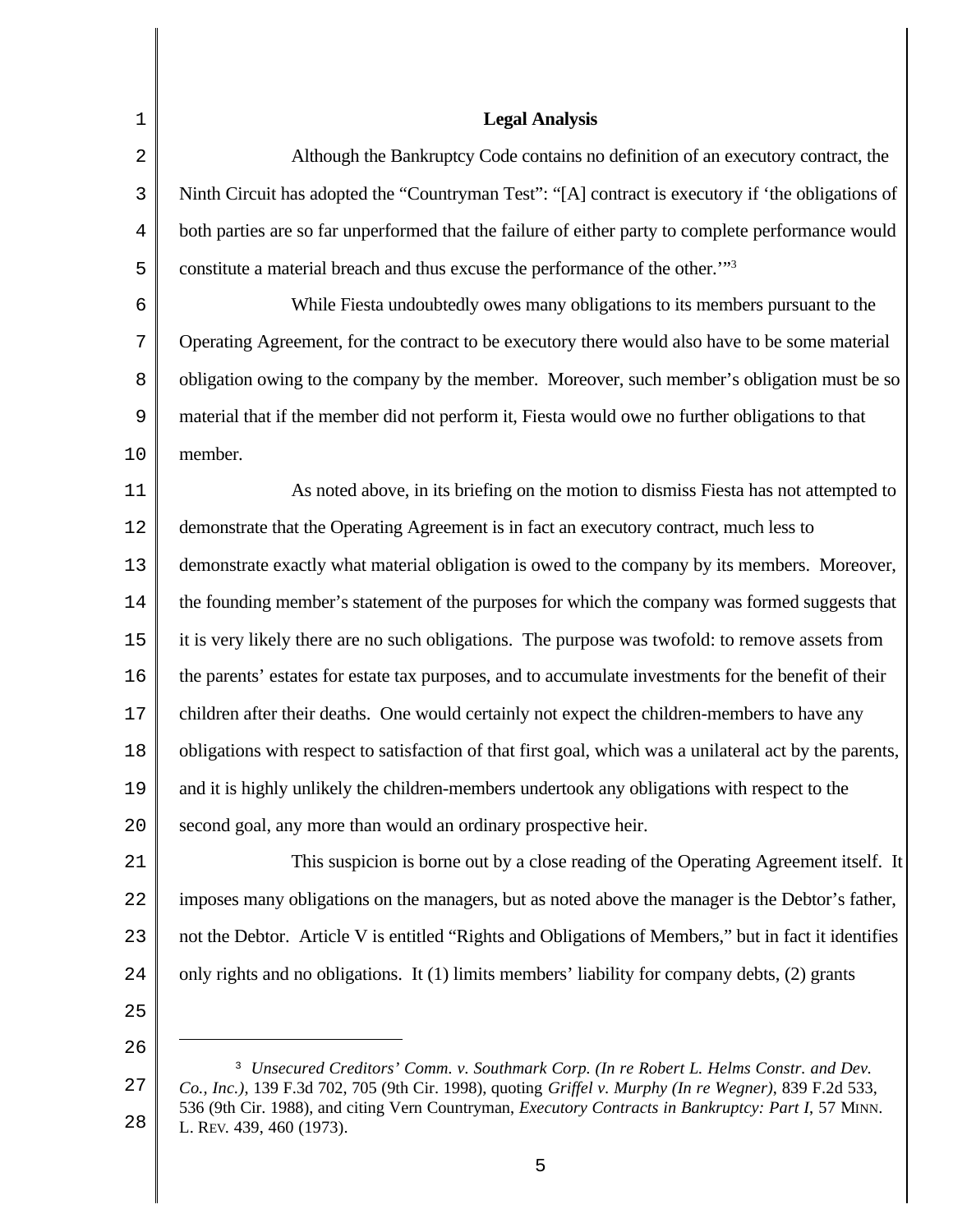1 2 3 4 5 6 7 8 members the right to obtain a list of other members, grants members the right to approve by majority vote the sale, exchange or other disposition of all or substantially all of the company's assets, (4) grants the members rights to inspect and copy any documents, (5) grants members the same priority as to return of capital contributions or to profits and losses, and (6) grants the permissible transferee of a member's interests the right to require the company to adjust the basis of the company's property and the capital account of the affected member. In short, the Article of the Operating Agreement that is partially titled "Obligations of Members" reveals that members have no obligations to the company.

9 10 11 12 13 14 15 16 17 18 In the entire Agreement, the only provision where members, who are not managers, agree to do anything is Article 7.4, which provides in part that "Each member agrees not to voluntarily withdraw from the company as a member . . . ." It is now questionable in the Ninth Circuit whether such an agreement merely to refrain from acting is sufficient, standing alone, to create an executory contract.<sup>4</sup> But we need not go that far to resolve this issue, because the sentence in which each member agrees not to voluntarily withdraw goes on to say: "[A]nd each Member further agrees that if he attempts to withdraw from the Company in violation of the provisions of this paragraph, he shall receive One Dollar (\$1.00) in payment of his interest in the Company and the remaining portion of such Member's interest shall be retained by the Company as liquidated damages." This reveals that what at first may have appeared as a mandatory

19

 $20^{\circ}$ 21 22 23 24 25 26 27 <sup>4</sup> In the case where the Ninth Circuit first expressly adopted the Countryman test, it held that such an agreement to refrain from acting may be sufficient to make a contract executory: " Because of the exclusive nature of the license which Fenix received, Select-A-Seat was under a continuing obligation not to sell its software packages to other parties. Violation of this obligation would be a material breach of the licensing agreement." *Fenix Cattle Co. v. Silver (In re Select-A-Seat Corp.)*, 625 F.2d 290, 292 (9th Cir. 1980)(decided under the prior Bankruptcy Act). That decision was legislatively repealed in 1984 by the adoption of § 365(n). More recently, the *en banc* decision in *Helms, supra* note 3, reformulated the test in a way that focuses only on affirmative performance: "The question thus becomes: At the time of filing, does each party have something it must do to avoid materially breaching the contract?" 139 F.3d at 706. And the Andrews/Westbrook analysis, as thoroughly explained in *In re Bergt*, 241 B.R. 17, 21-36 (Bankr. D. Alaska 1999), demonstrates that it makes no sense to determine the "executoriness" of a contract if its assumption would impose no administrative liability on the estate, because the avoidance of such administrative liability when it exceeds the contractual benefits is the sole reason for executory contract law.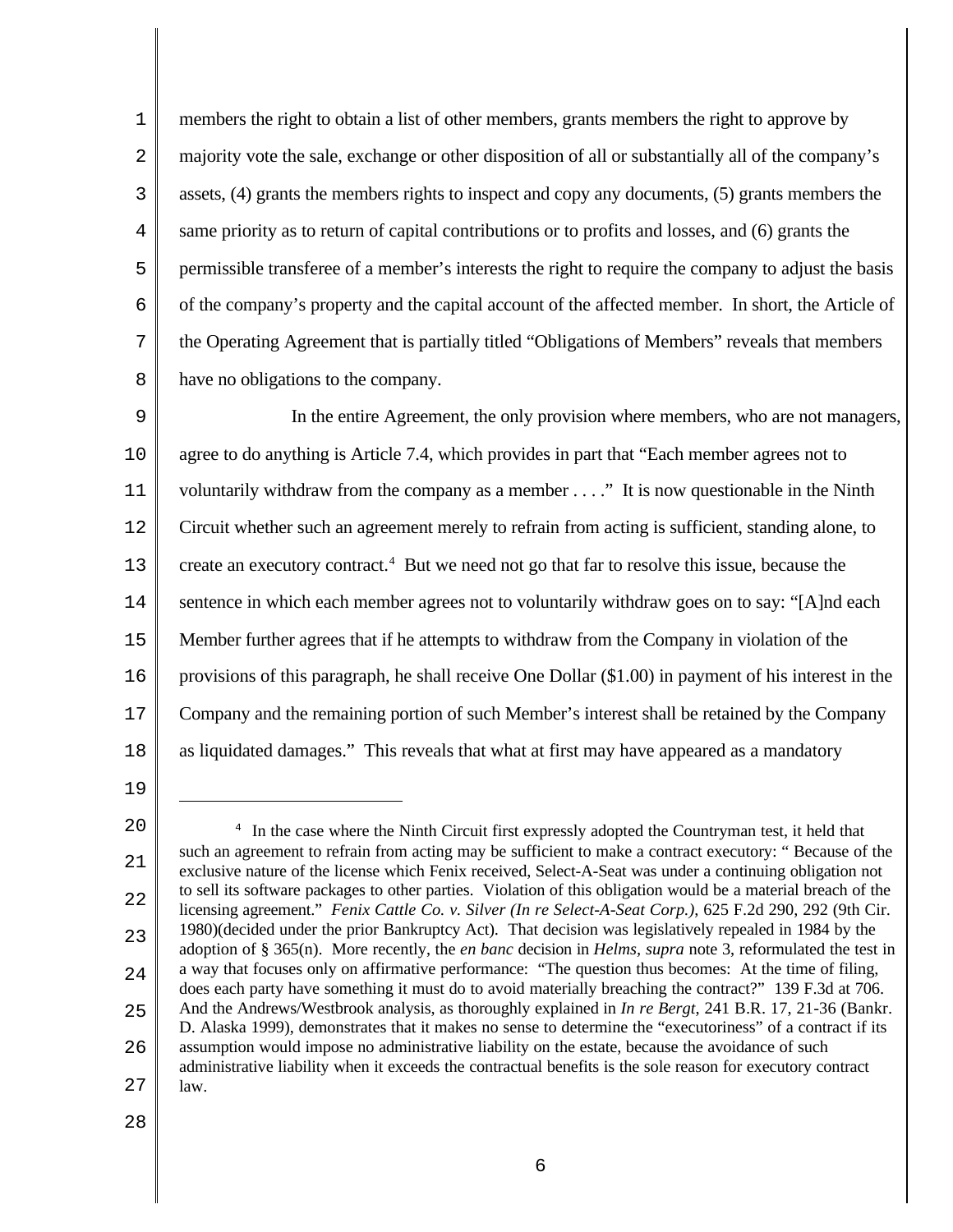1 2 3 obligation is in fact merely an option, which gives each member the option of withdrawing if he is willing to accept \$1.00 for his interest. But under *Helms*, such an unexercised option is not an executory contract.<sup>5</sup>

4 5 6 7 8 9 10 As demonstrated by the excellent analysis in *Smith*,<sup>6</sup> it is facile to assume that all partnership agreements are executory contracts. Closer analysis reveals that if there are no material obligations that must be performed by the members of a limited liability company or the limited partners in a limited partnership, then the contract is not executory and is not governed by Code § 365.<sup>7</sup> This case is therefore unlike others that have expressly found "an obligation to contribute capital" and other "continuing fiduciary obligations among the partners that make this [Partnership] Agreement an executory contract."<sup>8</sup>

11 12 13 14 In the absence of any obligation on the part of the member, it is difficult to see where an executory contract lies. This is consistent with the whole purpose of Fiesta. It was created simply as a way to reduce the estate tax liabilities that might otherwise have been incurred upon the death of the parents and the distribution of their estate to their heirs. Indeed, as *King*

- 15
- 16

<sup>5</sup> *Helms, supra* note 3, at 705*.*

17 18 19 <sup>6</sup> *Samson v. Prokopf (In re Smith)*, 185 B.R. 285, 292-93 (Bankr. S.D. Ill. 1995) (a majority of courts that have found limited partnership agreements to be executory contracts "have either accepted the executory contract characterization summarily or have dealt with limited partnership agreements under which the limited partner has continuing financial obligations to the partnership.").

 $2.0$ 21 22 <sup>7</sup> *See, e.g., In re Garrison-Ashburn, L.C.*, 253 B.R. 700, 708-09 (Bankr. E.D. Va. 2000)(there is no executory contract and § 365 does not apply to an operating agreement that imposes no duties or responsibilities on its members, but merely provides for the structure of the management of the entity); *Smith, supra* note 6, at 291-95 (limited partnership agreement was not executory as to a limited partner/debtor who had no material obligations to perform; the Chapter 7 trustee steps into the shoes of the debtor and may exercise debtor's right to dissolve the partnership).

<sup>23</sup>

<sup>24</sup> 25 26 27 28 <sup>8</sup> *Calvin v. Siegal (In re Siegal)*, 190 B.R. 639, 643 (Bankr. D. Ariz. 1996)(Case, J.), citing *In re Sunset Developers*, 69 B.R. 710, 712 (Bankr. D. Idaho 1987). *See also Summit Invest. and Dev. Corp. v. Leroux*, 69 F.3d 608 (1st Cir. 1995)(§ 365 applies to general partner debtors who have duties and obligations to limited partnership); *Broyhill v. DeLuca (In re DeLuca)*, 194 B.R. 65 (Bankr. E.D. Va. 1996)(§ 365 applies to debtors who were managers of limited liability companywith ongoing duties and responsibilities; because debtors' personal identity and participation were material to the development project, the § 365(e)(2) exception to assumption applies); *In re Daugherty Constr., Inc.*, 188 B.R. 607, 612 (Bankr. D. Neb. 1995)(operating agreements are executory contracts because there are material unperformed and continuing obligations among the members, including participation in management and contributions of capital).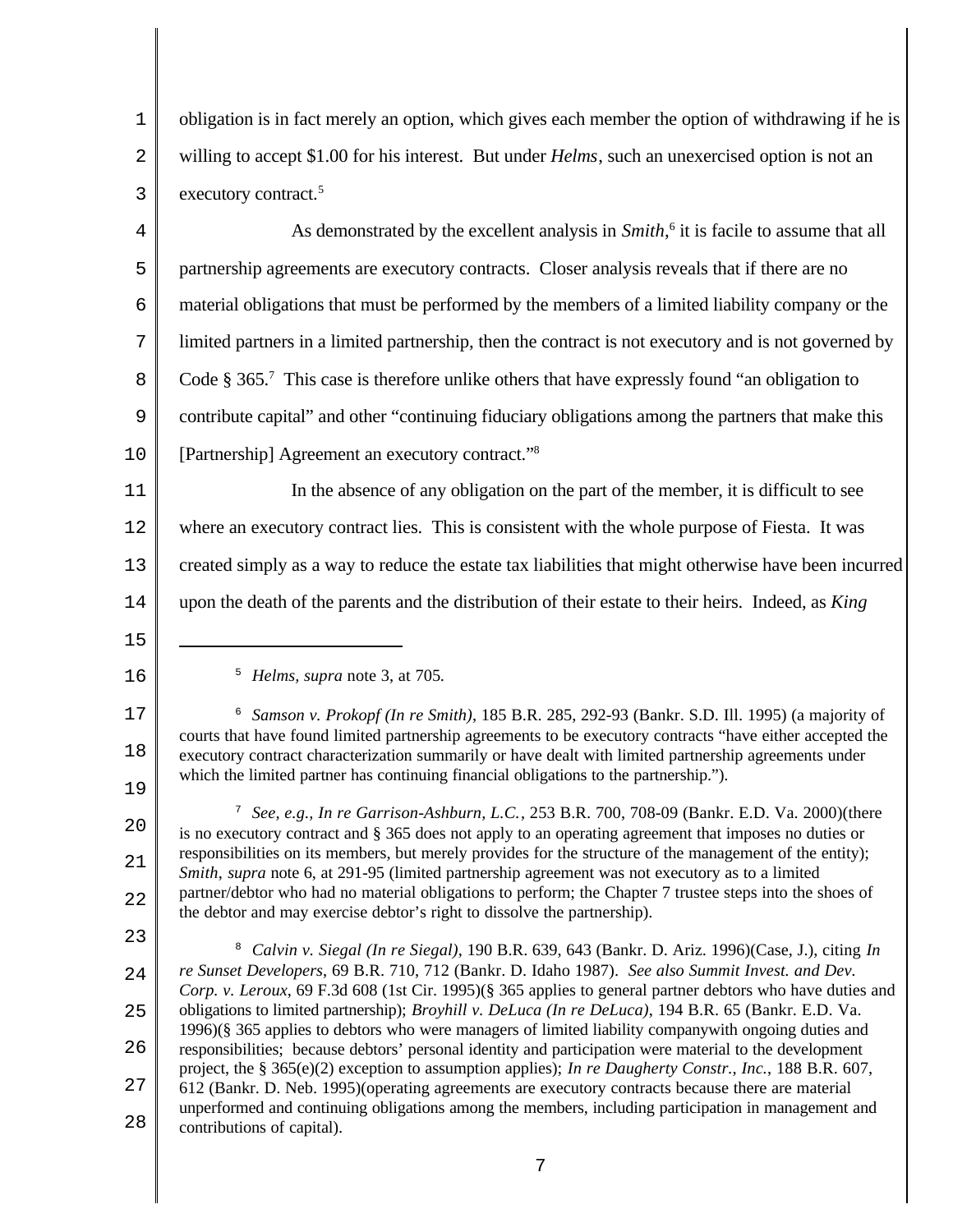1 2 3 *Lear* suggests, the irrevocable transfer of the parents' assets to Fiesta and the irrevocable gift of membership interests in Fiesta to their children probably creates even less obligations on the children than the ordinary filial obligations morally felt by most expectant heirs.

4 5 6 7 8 9 Moreover, not only do there not appear to be *any* obligations imposed upon members by the Fiesta Operating Agreement, but there are certainly none with respect to either receipt of a distribution or proper management of the company by its managers. Members do not have to do anything to be entitled to proper management of the company by the managers. The Trustee's complaint does not involve the Debtor's lone arguable obligation not to voluntarily withdraw.

10 11 12 13 Because there are no obligations imposed on members that bear on the rights the Trustee seeks to assert here, the Trustee's rights are not controlled by the law of executory contracts and Bankruptcy Code § 365. Consequently the Trustee's rights are controlled by the more general provision governing property of the estate, which is Bankruptcy Code § 541.

14 15 16 17 18 19  $20^{\circ}$ Code  $\S$  541(c)(1) expressly provides that an interest of the debtor becomes property of the estate notwithstanding any agreement or applicable law that would otherwise restrict or condition transfer of such interest by the debtor. All of the limitations in the Operating Agreement, and all of the provisions of Arizona law on which Fiesta relies, constitute conditions and restrictions upon the member's transfer of his interest. Code  $\S 541(c)(1)$  renders those restrictions inapplicable. This necessarily implies the Trustee has all of the rights and powers with respect to Fiesta that the Debtor held as of the commencement of the case.

21 22 23 It therefore appears that the Trustee may be able to prove a set of facts that would entitle the Trustee to some remedy. The appropriate remedy might include a declaration of the Trustee's rights, redemption of the Debtor's interest,<sup>9</sup> appointment of a receiver to operate the

24

<sup>26</sup> 27 28 <sup>9</sup> As noted above, Fiesta has already redeemed one member's interest for \$124,000. That suggests that it has the power to do so, that redemption of a member's interest is not contrary to Fiesta's interests or purposes, and that \$124,000 might be an appropriate value for the Debtor's interest. Because the schedules filed in this case reflect priority and unsecured debts of less than \$70,000, such a remedy might entirely satisfy the Trustee while simultaneously avoiding any disruption of the partnership or any conflict with the purposes for which it was created.